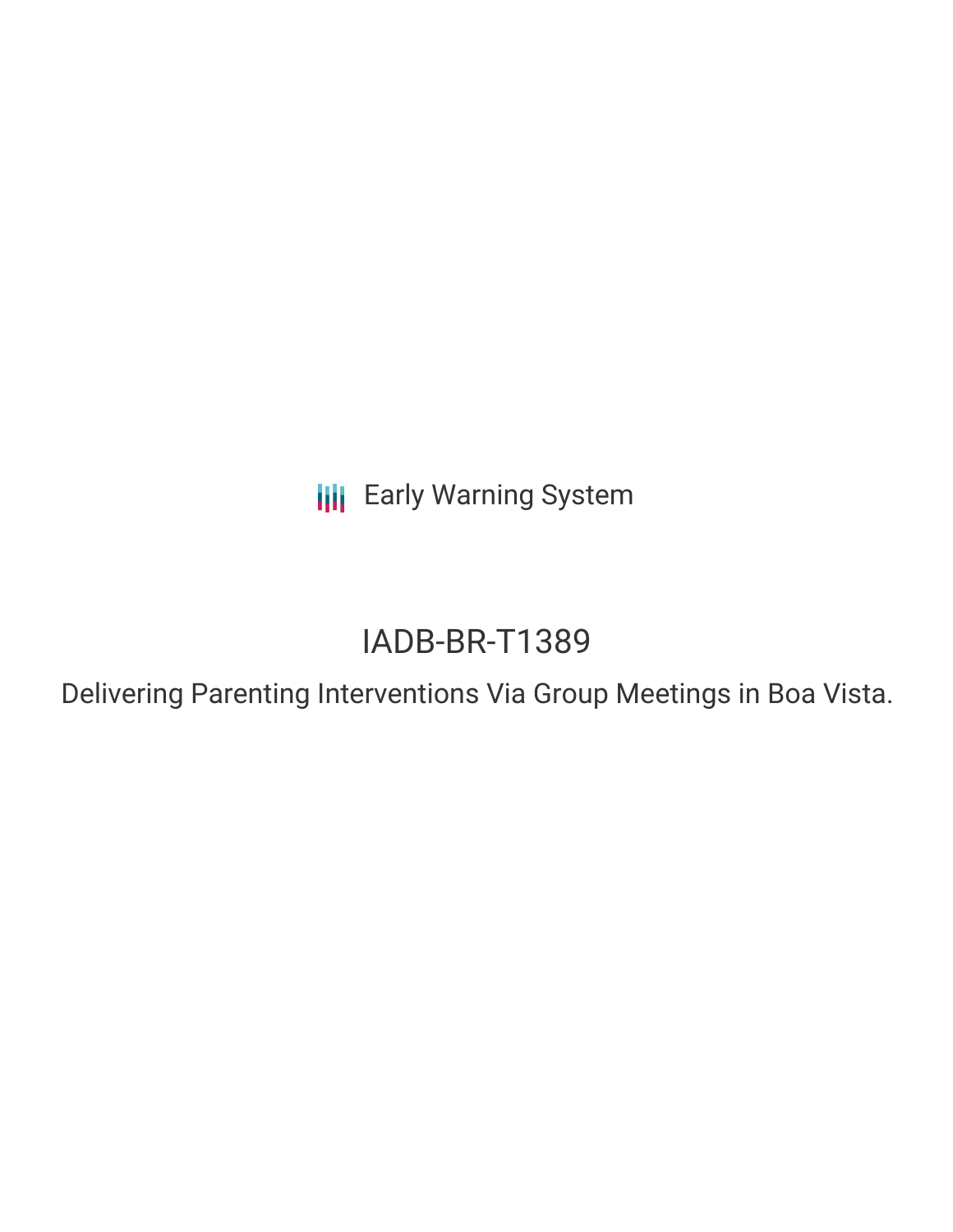

### **Quick Facts**

| <b>Countries</b>               | Brazil                                 |
|--------------------------------|----------------------------------------|
| <b>Financial Institutions</b>  | Inter-American Development Bank (IADB) |
| <b>Status</b>                  | Approved                               |
| <b>Bank Risk Rating</b>        | С                                      |
| <b>Voting Date</b>             | 2018-04-25                             |
| <b>Borrower</b>                | Government of Brazil                   |
| <b>Sectors</b>                 | Law and Government                     |
| <b>Investment Type(s)</b>      | Grant                                  |
| <b>Investment Amount (USD)</b> | $$0.47$ million                        |
| <b>Project Cost (USD)</b>      | $$3.30$ million                        |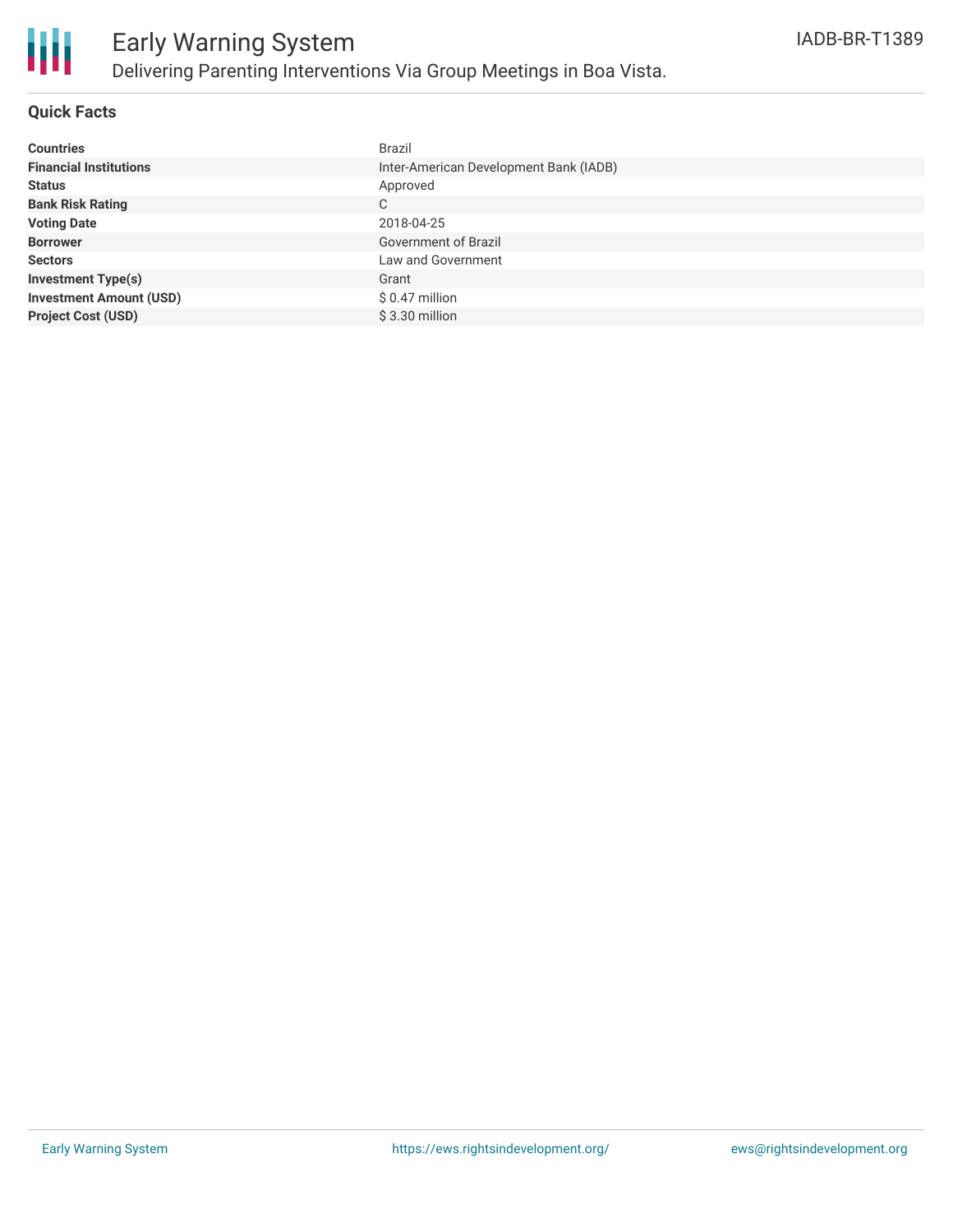

## **Project Description**

The bank states that the main objective of this Technical Cooperation is to improve children's development by integrating parenting activities with existing group meetings in Brazil.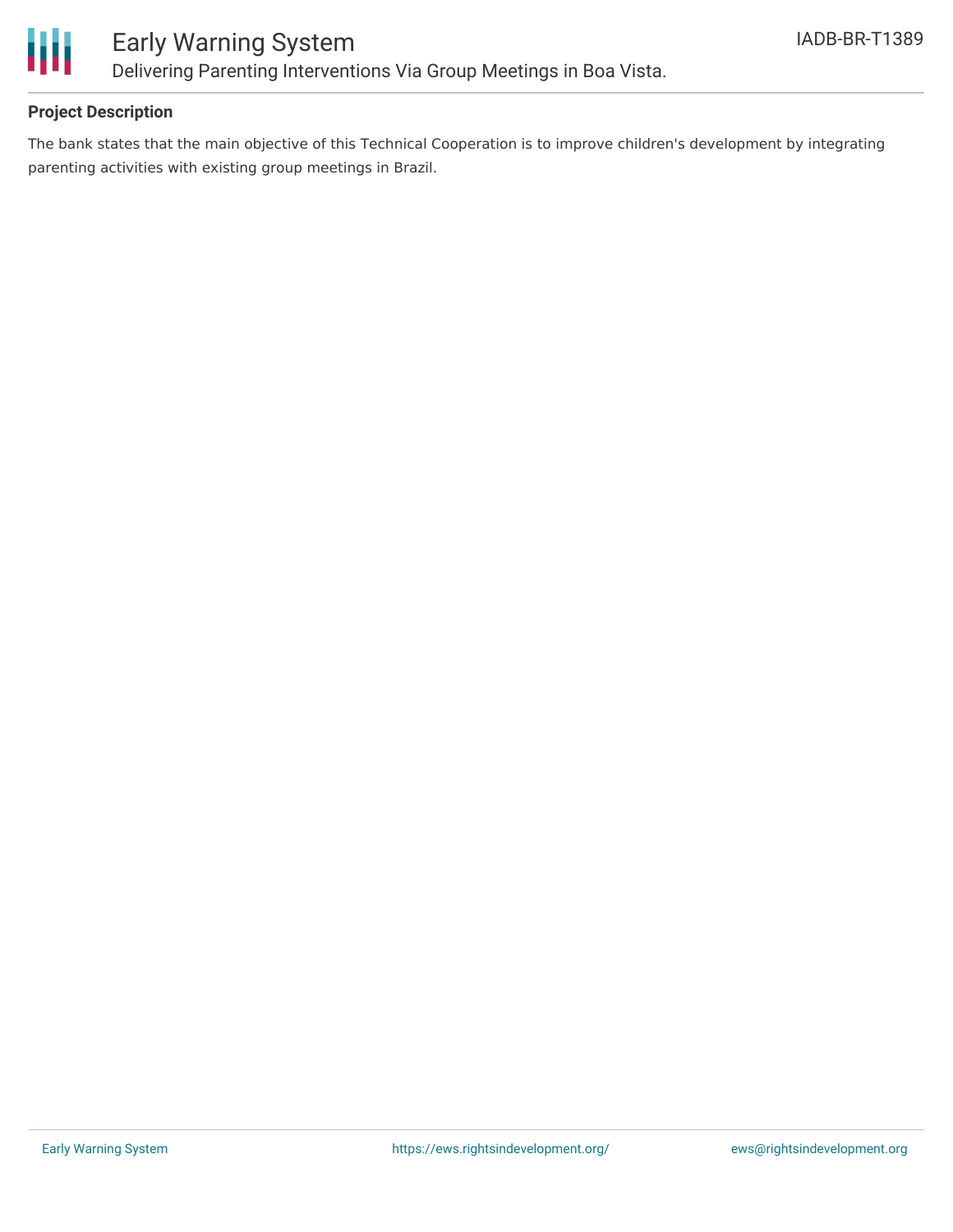

# Early Warning System Delivering Parenting Interventions Via Group Meetings in Boa Vista.

### **Investment Description**

• Inter-American Development Bank (IADB)